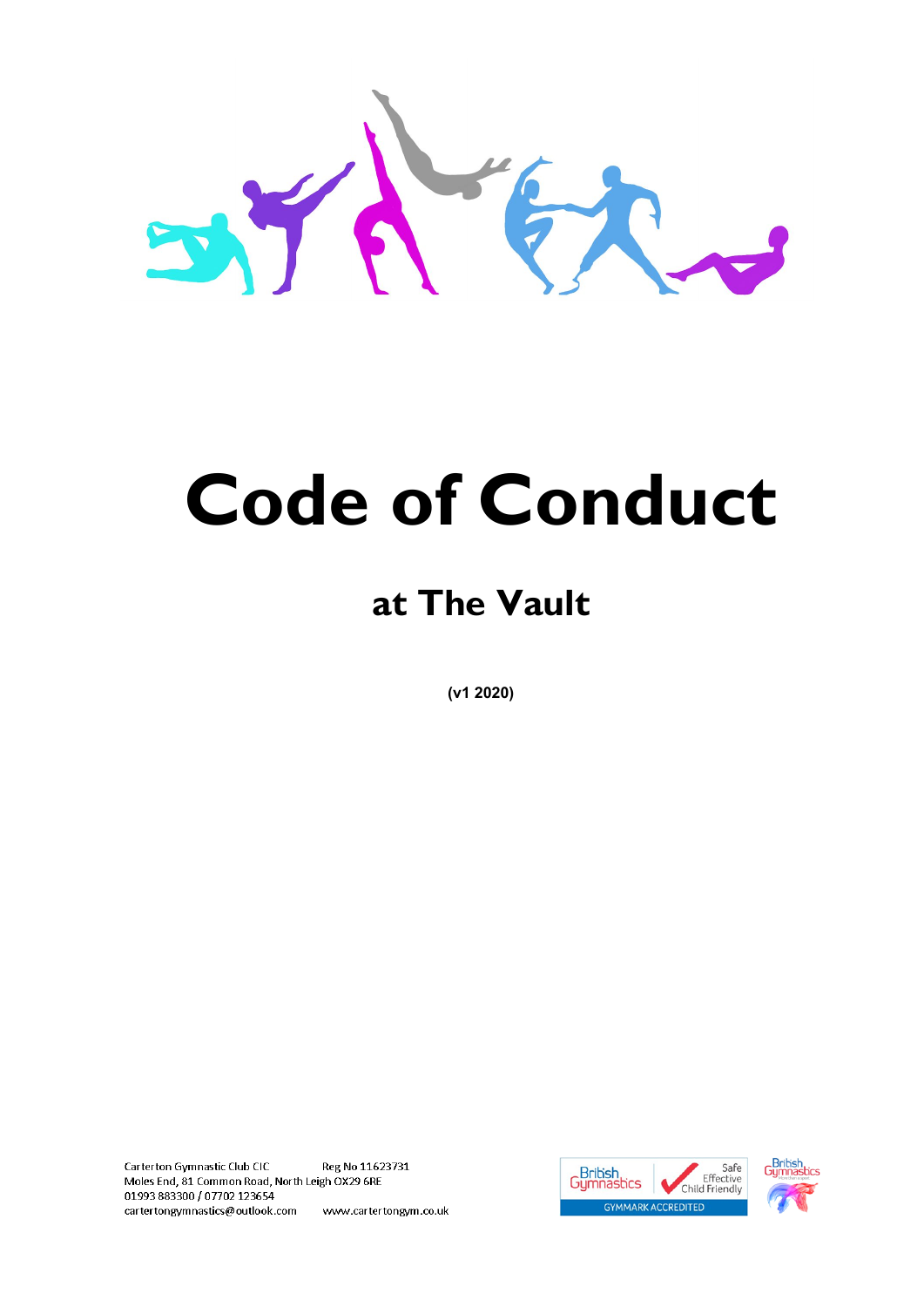| <b>Statement from the Vault</b>                                       | $\mathbf{2}$ |
|-----------------------------------------------------------------------|--------------|
| <b>Code of Conduct for Parents and Guardians:</b>                     | 3            |
| <b>Code of Conduct for Participants:</b>                              | 3            |
| Code of Conduct for Coaches, Staff, Judges, Officials and Volunteers: | 4            |
| <b>Code of Conduct for Squad Parents/Guardians:</b>                   | 5.           |
| <b>Code of Conduct for Competition Participants:</b>                  | 6            |

#### <span id="page-1-0"></span>**Statement from the Vault**

#### **All members within the Vault are entitled to:**

- be safe and to feel safe.
- be happy, have fun and experience a sense of enjoyment and fulfilment.
- be treated with respect and dignity.
- comment and make suggestions in a constructive manner.
- be afforded appropriate confidentiality.
- make a complaint appropriately and be listened to.
- be believed.
- get help against bullies.
- say NO.
- protect their own bodies.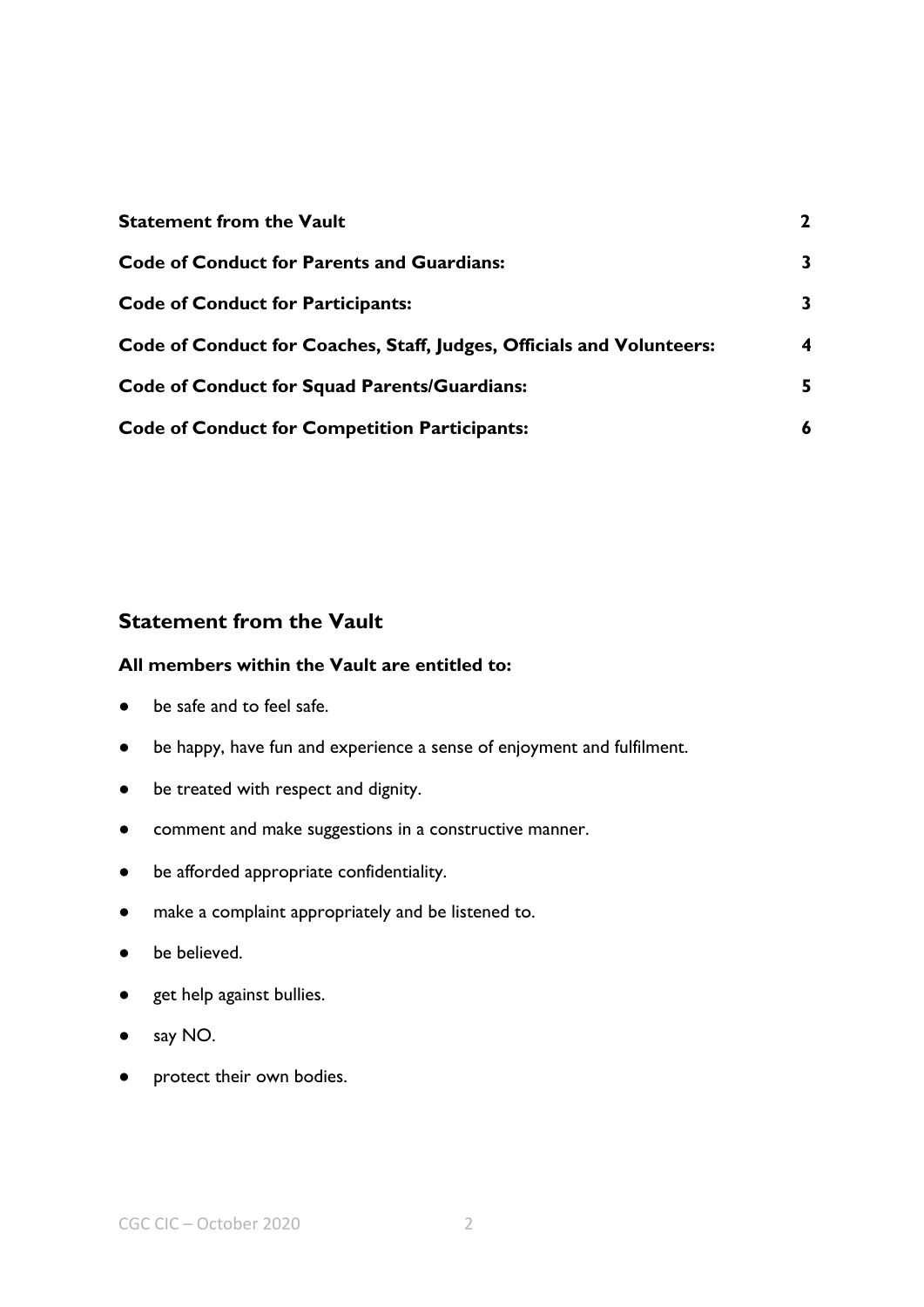**Your place within Carterton Gymnastic Club is dependent upon your ability to follow these basic but important rules.**

#### <span id="page-2-0"></span>**Code of Conduct for Parents and Guardians:**

- encourage your child to learn the rules and participate within them.
- ensure that your child attends on time and always collect your child promptly at the end of a session. If delayed for any reason, please contact us.
- ensure that your child is appropriately dressed for the activity following our dress code.
- please make sure we have the appropriate contact details if they differ from those originally provided.
- please keep the club informed if your child is ill or unable to attend sessions.
- please use correct and proper language at all times.
- please share any complaints, concerns or queries about any aspect of the club with the Managing Director and not the individual coaches.
- support your child's involvement and help them to enjoy their sport.

### <span id="page-2-1"></span>**Code of Conduct for Participants:**

#### **It is a requirement of The Vault that all those participating in activities abide by the following:**

- respect the rights, dignity and worth of all participants, staff and volunteers regardless of their gender, ability or cultural background.
- always participate by the rules. Cheating is not tolerated.
- do not use abusive language or behaviour.
- do not shout at or argue with a member of staff.
- do not spread rumours or tell lies about others.
- do not bully or use bullying tactics to isolate or upset another person.
- do not take banned substances.
- always show respect for and do not harm, others and their property.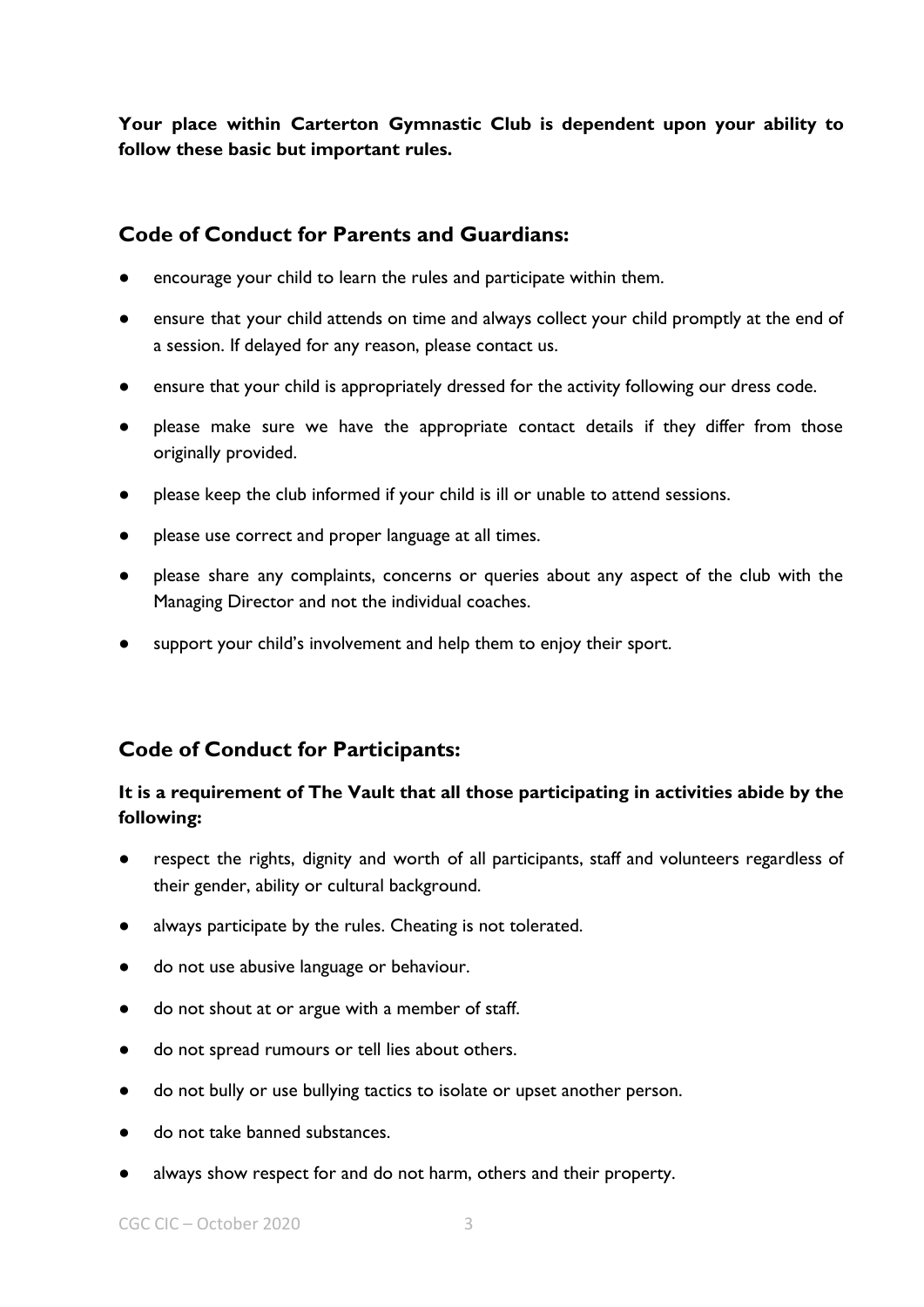# <span id="page-3-0"></span>**Code of Conduct for Coaches, Staff, Judges, Officials and Volunteers:**

- consider the well-being and safety of participants before the development of performance.
- respect the rights, dignity and worth of all participants, staff and volunteers regardless of their gender, ability or cultural background.
- develop an appropriate working relationship based on mutual trust and respect.
- hold the appropriate valid qualifications and insurance cover.
- make sure that all activities are appropriate to the age, ability and experience of those taking part and ensure that all participants are suitably prepared physically and mentally when learning new skills.
- display consistently high standards of behaviour and appearance, dressing suitably, removing jewellery and not using inappropriate language whilst involved with activities.
- never consume alcohol immediately before or during training or events.
- obtain prior agreement from the parent/guardian of performers before transporting them anywhere.
- never exert overdue influence over performers to obtain personal benefit or reward.
- always report any incidents, referrals or disclosures immediately, following the appropriate guidelines set out in the British Gymnastics Child Protection procedures.
- never condone rule violations or use of prohibited substances.
- make sure that confidential information is not divulged unless with the express approval of the individual concerned.
- promote the positive aspects of the sport (e.g. fair play).
- encourage performers to value their performances and not just results.
- follow all guidelines laid down by Carterton Gymnastic Club CIC, British Gymnastics and The Vault.
- do not use mobile telephones at any time during a coaching session.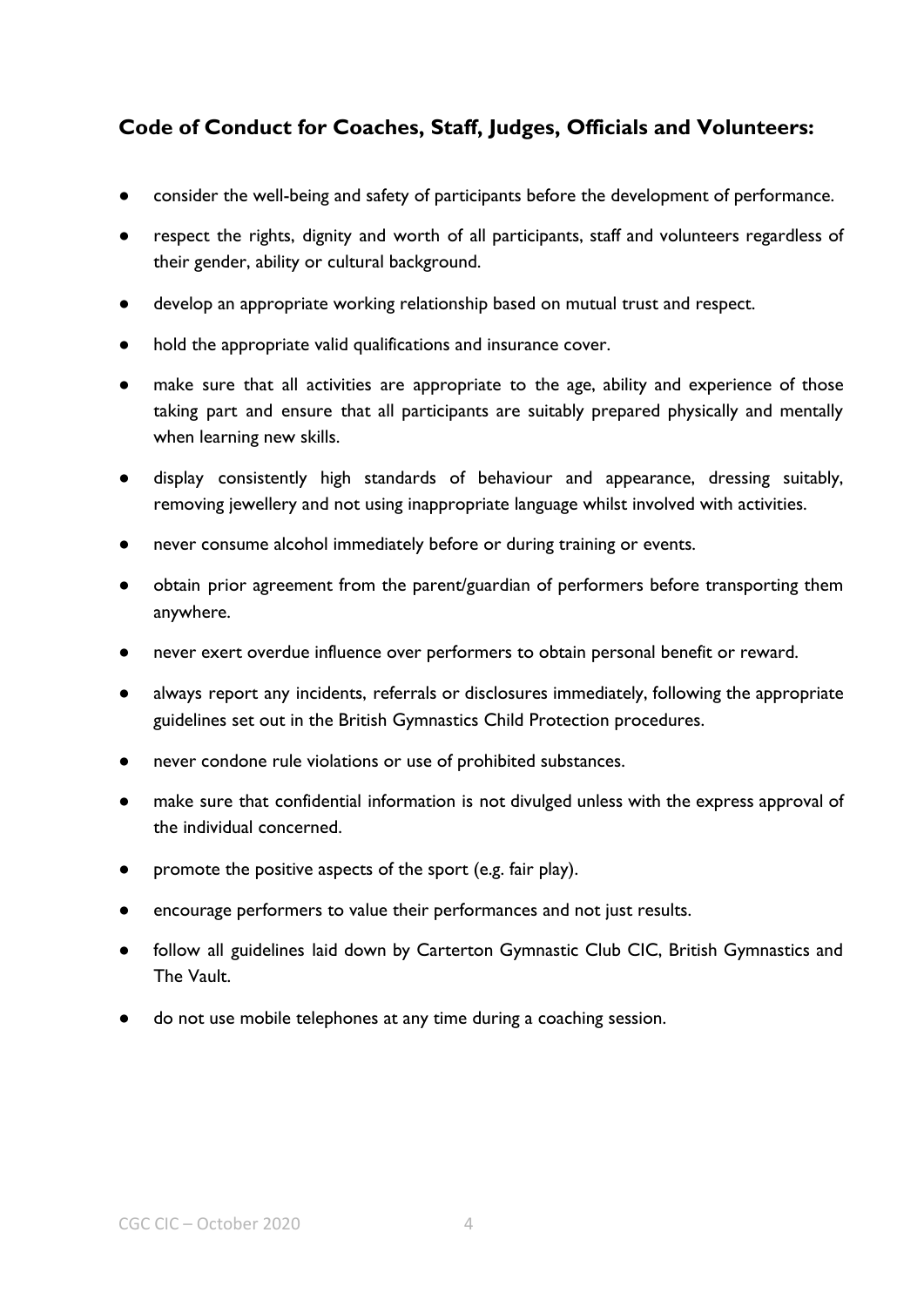### <span id="page-4-0"></span>**Code of Conduct for Squad Parents/Guardians:**

- ensure participants are punctual for their training sessions.
- contact the office/coach at your earliest convenience to let us know if participants are going to be late.
- let us know in advance of their session if they are unable to attend.
- do NOT interact with participants during their sessions/competitions be it verbally or through gestures. This has proven to be disruptive/dangerous to their training/competition.
- do NOT enter the gym unless invited to do so by their coach or a member of management. This includes opening the main gym door.
- avoid criticizing the knowledge, ability or performance of participants or coaches. There are accepted methods of expressing disapproval, which should be followed.
- if unhappy with any aspect of the running of the club or with the performance or behavior of participants or coaches please express this in one of the following ways:
	- by contacting the Managing Director
	- by contacting the Welfare Officer
- show appreciation and respect for the coaches, officials, volunteers and other parents.
- do NOT air your concerns in an open forum. Airing your grievances with other parents or on social media serves little constructive purpose. It places others in uncomfortable positions, sets a poor example for your child and affects the family atmosphere of the Vault.
- be professional you are also a representative of your Club, so when you go to an event/competition remember you are a guest. Don't talk about other teams or participants and NEVER approach an official. If you have a concern discuss it with your child's coach and they will deal with it as they see fit.
- set a good example by recognizing good sportsmanship and applauding the good performance of ALL, including your child's own team mates.
- re-enforce the rules of the gym and encourage your child to follow them. The rules are there to help your club run safely and smoothly for all participants.